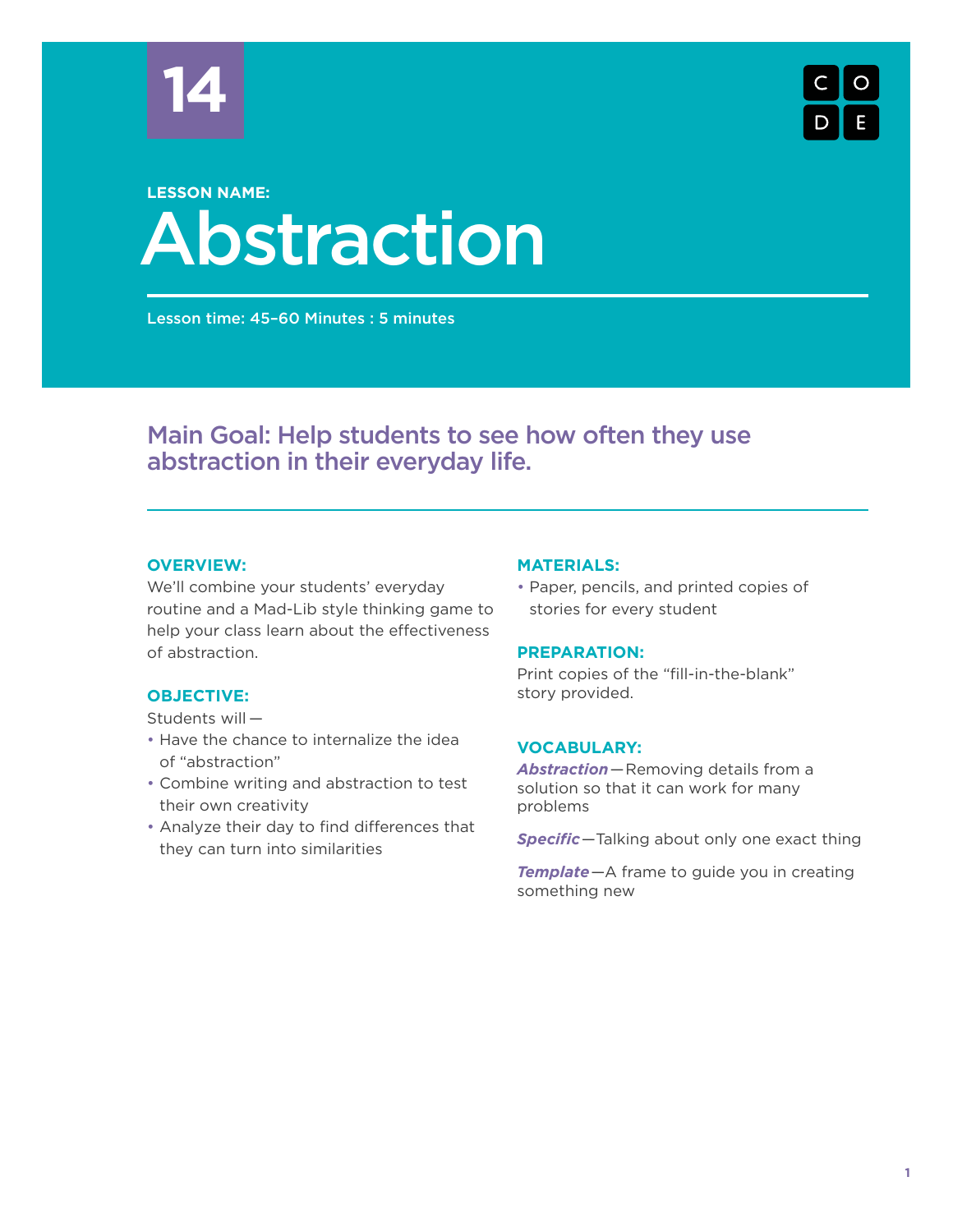#### **REVIEW:**

**14**

This review segment is intended to get the class thinking back to the last lesson. If you are covering these activities out of order, please substitute your own review subjects here.

#### **Class Participation Questions:**

- What did we do in our last lesson?
- What kind of functions did we define in our last lesson?
- What was special about a function versus any other block dragged out to the canvas?

#### **Elbow Partner Discussion:**

• Try to remember how you created a function to remove 8 shovels of dirt all the way down a path. How would you write a similar program for drawing stars on your notebook paper, if you wanted a star on the top line, then another star every three lines all the way down to the bottom? requires two blocks. What is the minimum value, maximum value, and add-on amount for each block?

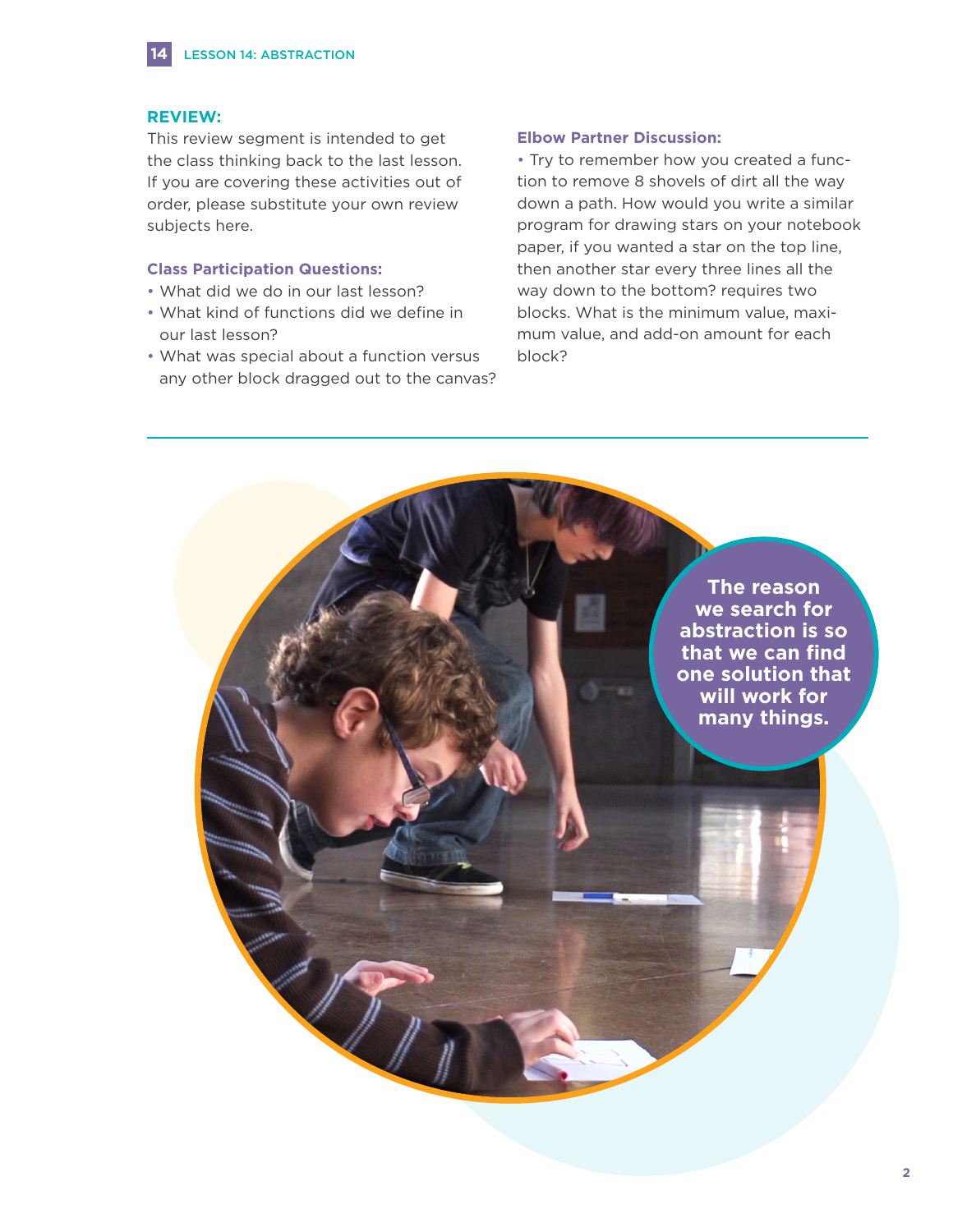

### **INTRODUCE:**

When you finish your review, try taking your class by surprise. "So, what did you have for waffles this morning?" Your students might look perplexed? "No one? Okay, what did you have for toast yesterday?"

You may start to get some hands raising, and people eager to share and agree because they want to relate, but possibly not because they understand.

"See what I was doing there? I identified my experience in a very specific manner, and that made it harder for everyone else to relate to. What could I have said that more people would have understood?"

At some point, they'll start to come up with the idea of using "breakfast" in place of the actual food that was consumed.

"In a way, the word 'breakfast' is like a variable that we use to hold a space for whatever it is we ate this morning. By taking the specific word out and replacing the space it leaves with 'breakfast,' we are using abstraction to make something work for multiple people."

Ask the class to give you some examples of other places that they may naturally use abstraction to allow more people to understand them. The idea of lunch and dinner will most-likely come up. Is there anything \*not\* food related?

The next step is to pass out a "fill-in-the-blank" story (see the end of this document for a copy to print out) . Let them know that this started as a specific story about one thing, but we used abstraction to turn some of the specific words into blanks, and now the story can be about lots of things. Ask them what they can make their story about.

|                                                                                                  | First you take your (_______________) then add a layer of (______________) before you |  |
|--------------------------------------------------------------------------------------------------|---------------------------------------------------------------------------------------|--|
|                                                                                                  |                                                                                       |  |
| the ( <i>______________</i> ) before covering with a sprinkle of (_______________). That's how I |                                                                                       |  |
|                                                                                                  |                                                                                       |  |

Give a few students the chance to share their stories. How similar or different were they? Did someone have a version that was almost identical to another student's? Did anyone have a story that is completely different?

Next, ask if this reminds the students of anything else you have done in class. Many will find it similar to the **CHORUS** activity from the last lesson. Use that opportunity to share that the reason we search for abstraction is so that we can find one solution that will work for many things, just as we were creating one chorus that works for many verses in a song.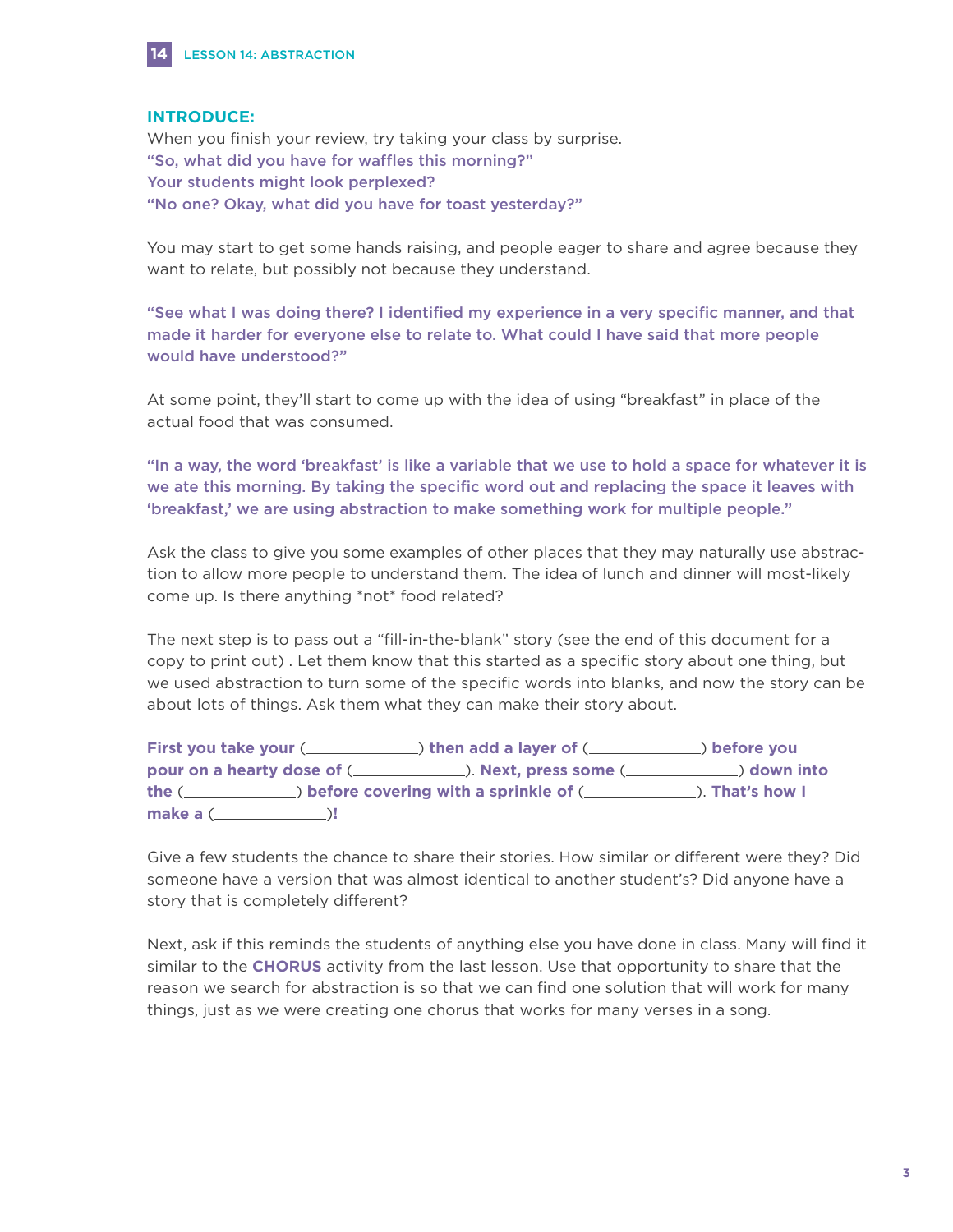

Now, give the students the page that has two different stories that were created from the same template. Can they figure out what places need to be abstracted? What does their abstracted story look like? Can they create a third story, using the abstracted template?

Can the students abstract the template even further, even if the three versions of the stories don't require it? What might that look like? Does a more abstract template have more or less flexibility? Is there a point when abstracting a template is no longer helpful? What about when the entire story is blank??

If there's more time at the end of this lesson, have the students create their own templates from scratch. Allow them to trade stories with their classmates and see what happens!

# **ADJUSTMENTS:**

**K-2:** You may want to do almost this entire activity as a full class. Have individual students come up to the front to make changes, to keep the feeling of an interactive activity.

**3-5:** These activities should be able to run just about as written!

**6-8:** Feel free to replace the provided stories with paragraphs from stories that they have been reading in school. Try relating the activities back to Mad Libs, by encouraging them to label blanks with "types" like "noun," "verb," and "adjective." Abstraction can be fun!